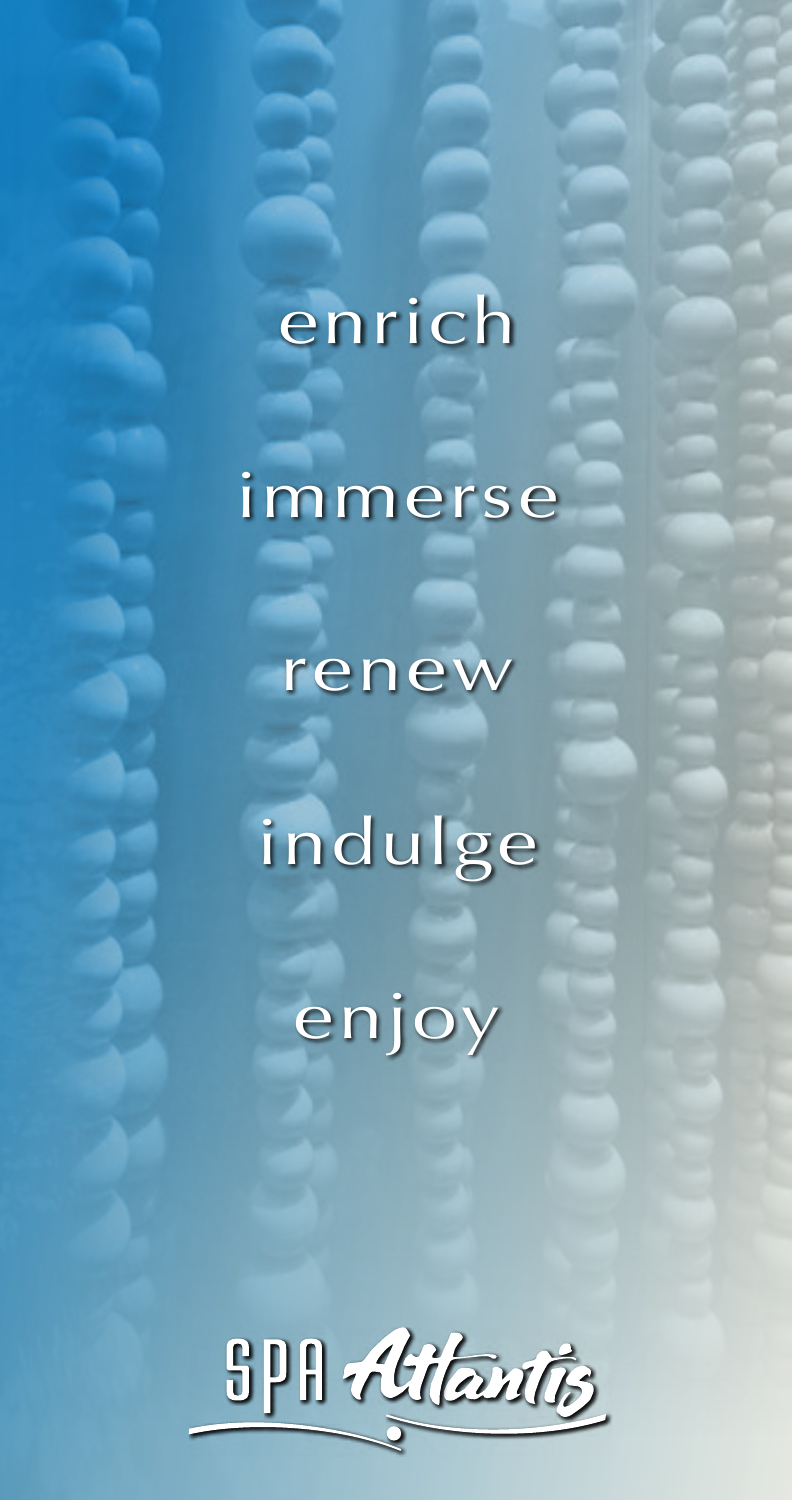## **WELCOME TO SPA ATLANTIS**

Replace worldly concerns with a world of relaxation. Indulge your senses and restore body, mind and soul. Escape to Spa Atlantis, a Forbes Four-Star Spa unlike any other.

Spa Atlantis is a space for personal rediscovery, solace and healing. A refuge from the everyday world. Let our professionally trained Estheticians and Massage Therapists guide you through your journey to well-being. Surrounded by calm healing colors, natural stone and the gentle flow of water, you are free. Our treatments focus on nourishing and stimulating the skin, your largest organ, and pleasing the senses, all while giving you a renewed sense of self and relaxation.

# Spa Amenities

- ~ Cardio Theater and Fitness Center featuring TechnoGym® and Precor<sup>sM</sup> equipment with Active Wellness TV
- 16 opulent treatment rooms
- ~ Aqua Spa Lounge with Experiential Shower
- ~ Brine Inhalation-Light Therapy Lounge
- Laconium Relaxation Lounge
- Rasul Ceremonial Chambers
- ~ Hammam Experience
- $\sim$  Exclusive treatments
- ~ Couples suites featuring soaking tubs, steam showers and ceremonial chamber
- ~ Weightless Flotation Soft-Pack-System®
- $\sim$  Indoor atrium pool
- Seasonal outdoor pool and sun deck
- ~ Year-round outdoor jetted spa
- Men's and women's tea and refreshment lounges
- Private lockers
- Safety deposit boxes
- $\sim$  Private dressing room
- Complimentary valet parking
- ~ Botanical extracts, fresh fruit and herb- infused waters

# The Gift of Spa

Gift cards are the perfect way to share the spa experience and are available in any denomination.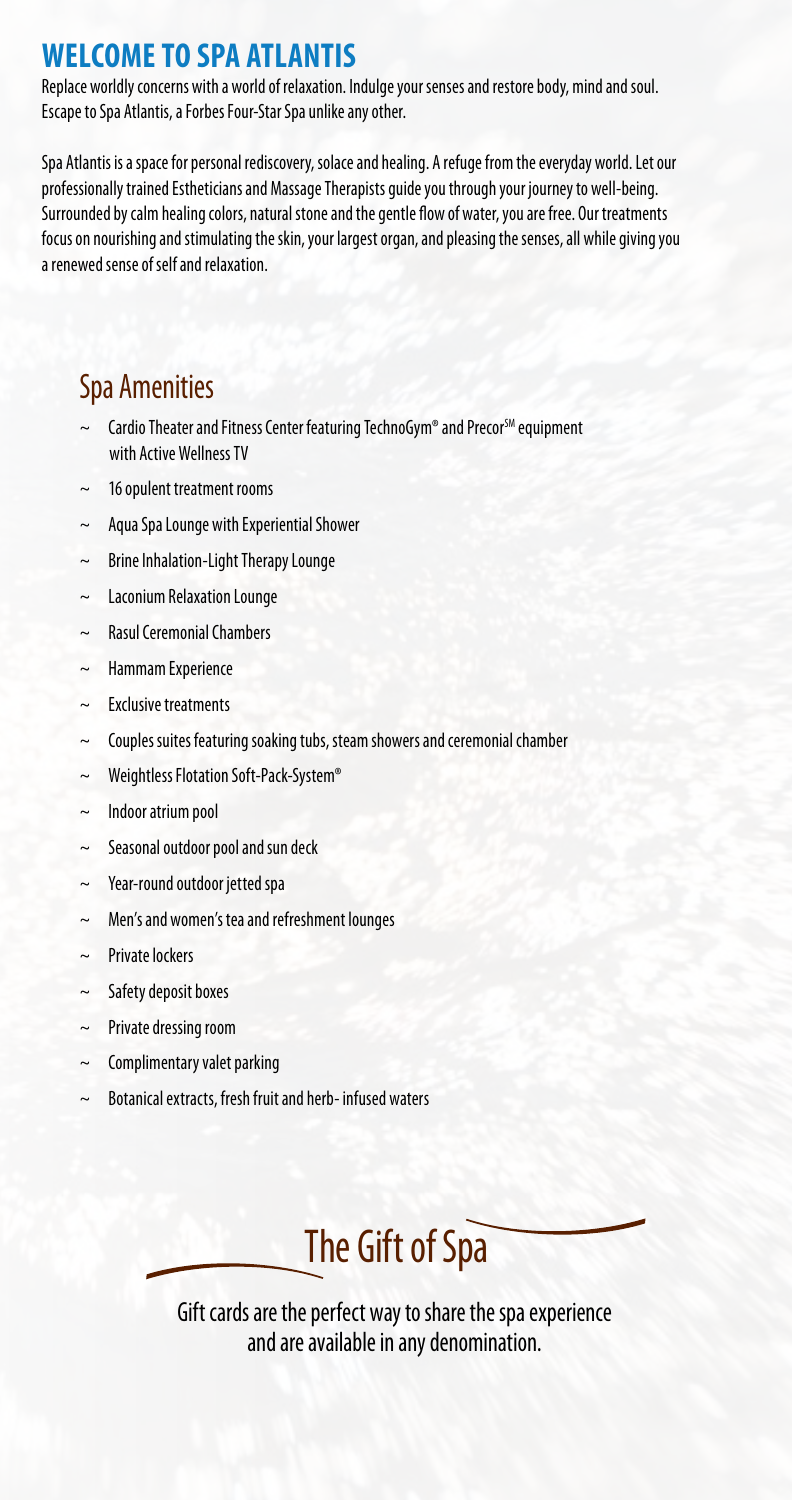#### **GENERAL INFORMATION**

The renewal process begins the moment you enter Spa Atlantis, where we invite you to leave the complexities of your everyday world at the door. Our spa is available to guests 18 and older. We encourage you to schedule your spa services well in advance of your visit to ensure the widest selection of treatments and appointment times.

Spa Atlantis is a tranquil setting. Please be mindful by using quiet conversation and refrain from using cell phones or other electronic devices. Spa Atlantis is an alcohol and smoke-free environment.

# Arrival

For your enhanced comfort and relaxation, we recommend that you arrive at least 45 minutes prior to your service. This allows time to shower and enjoy our spa relaxation rooms which include the Aqua Lounge, Laconium Relaxation Lounge, Brine Inhalation-Light Therapy Lounge, Herbal Steam Room and Cedarwood Sauna.

If arriving late, we will do our best to accommodate your originally scheduled appointment; there may be times when we are unable to do so. Your appointment will end on time and the full value will apply.

## What do I wear?

We provide a luxurious robe and spa slippers to wear. Most body treatments are enjoyed without clothing, however, please disrobe to the level of your comfort. Our therapists are fully trained in proper draping, and your privacy will be maintained at all times. We also recommend guests bring their fitness attire and bathing suits to enjoy all we have to offer. Lounges are designed for a co-ed environment.

# What if I have special health conditions?

We recommend that you check with your physician prior to your visit at Spa Atlantis. Please notify us of any special needs or concerns. Your therapist will consult with you prior to your service. He/She may recommend modifying the service, booking another service or may find it necessary to cancel the service.

Elderly people, pregnant women and those with health conditions should consult with a physician before entering a spa or cold water pool.

# What should I do with my belongings?

Spa Atlantis provides a locker for your personal items. For your convenience, we offer safety deposit boxes. Our Spa Concierge will be happy to assist you. Spa Atlantis is not responsible for lost or stolen items.

# Cancellation Courtesy

We value your business and respectfully ask that you give the Spa at least 4 hours notice if you must cancel an appointment. The full service(s) cost will be charged for any late cancellation or no show appointments.

**For appointments, please call 775.954.4135 Or visit atlantiscasino.com/spa | Located on the 3rd floor Spa 8 am to 9 pm daily | Pool & Cardio 6 am to 10 pm daily**

Spa Atlantis reserves the right to refuse service to anyone at any time.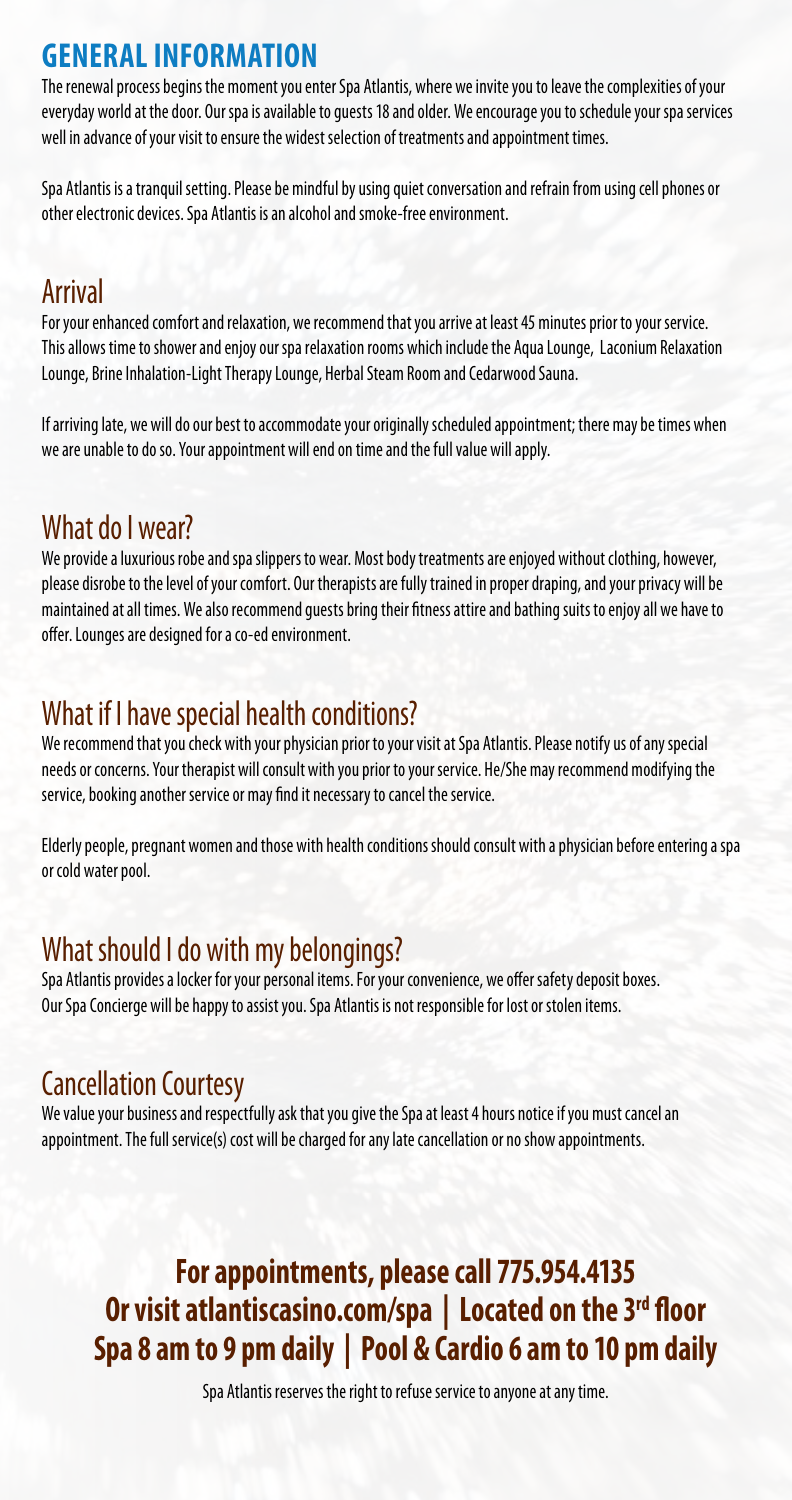# A day at Spa Atlantis includes:

## **AQUA SPA LOUNGE**

Your journey begins in the soothing environment of jetted spa pools of varying temperatures to refresh and relax tired muscles. Immerse yourself in the cold water pool to invigorate the body and strengthen the immune system.

# **NATURE EXPERIENTIAL SHOWER**

Four choreographed shower experiences to discover your inner well-being.

**Ice Fog** — Stimulating scents of peppermint to balance the body, mind and spirit **Tropical Rain** — Scents of fresh citrus to invigorate the senses **Thunderstorm** — Blends of summer hay and fresh flowers to let the soul unwind **Waterfall** — Soothing sounds of gentle flowing water to relax and de-stress

# **LACONIUM RELAXATION LOUNGE**

Heated contoured benches, a warm floor and a captivating water feature soothe the spirit, stimulating circulation and purifying and detoxifying the body while reducing stress. The laconium is a welcome alternative to Spa goers who find a traditional sauna too hot.

# **BRINE INHALATION-LIGHT THERAPY LOUNGE**

A waterfall of beautiful brine cascading crystals, with color changing lights rotating through the spectrum, soothing music and heated benches aid in the therapeutic benefits of this lounge. The ambience and inhalation of salt aerosols positively affect the respiratory tract to increase well-being both psychologically and physiologically. Experience what spa-goers have appreciated for decades.

**White** — Refreshing, **Blue** — Soothing, **Purple** — Healing, **Pink** — Motivating.

# **CARDIO THEATER AND FITNESS CENTER**

Cardio Theater and Fitness Center featuring TechnoGym® and Precor<sup>SM</sup> equipment with Active Wellness TV. Enjoy complementary infused water hand-crafted to enhance your workout recovery.

# **POOLS**

Indoor atrium pool, seasonal outdoor pool and sun deck, year-round outdoor jetted spa. For your dining pleasure, we offer poolside service.

**Enjoy our lounges and pools in a co-ed environment**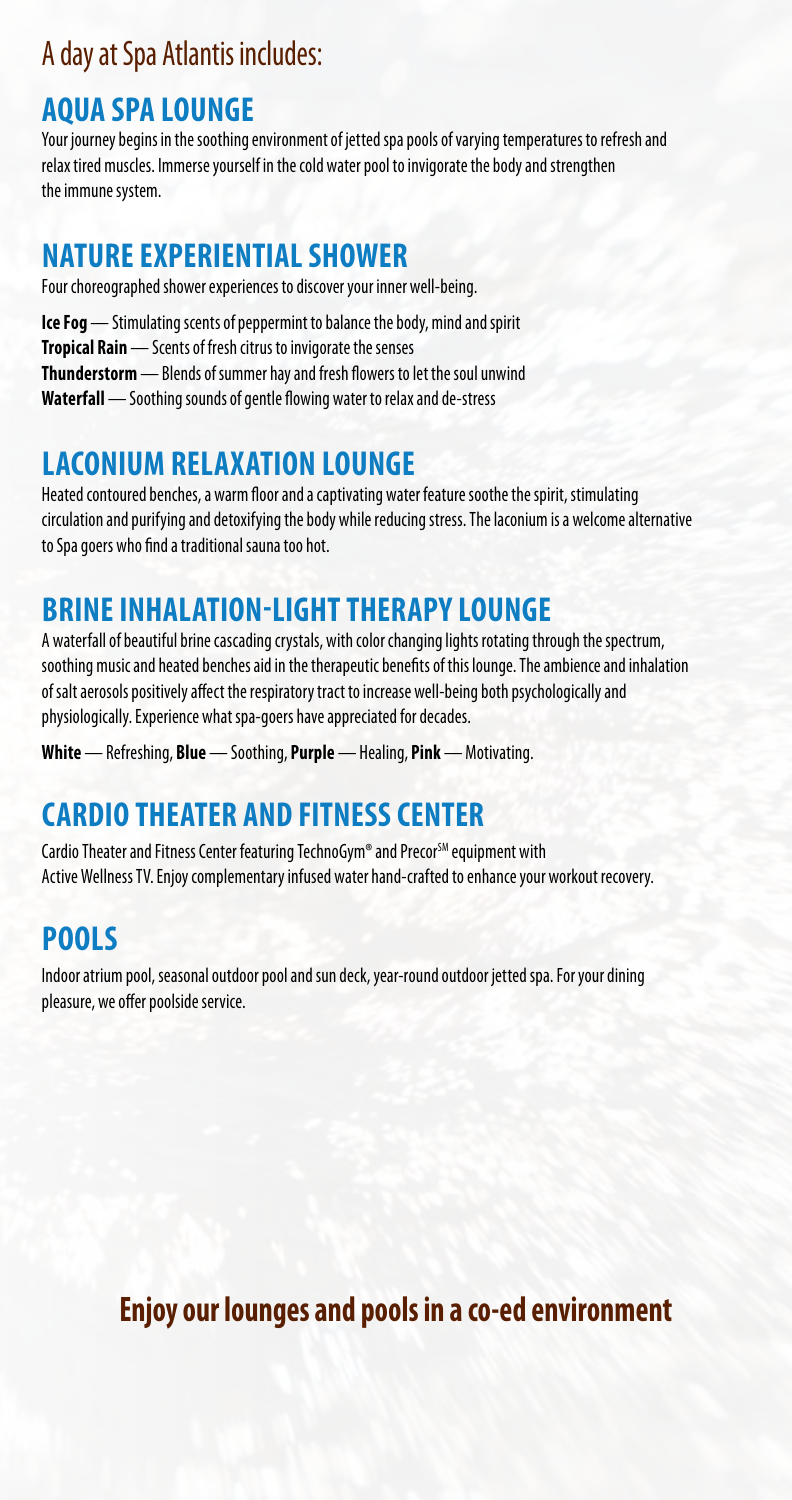## **MASSAGE**

#### Lomi Lomi

A profound Hawaiian art, Lomi Lomi massage facilitates healing on a spiritual level. This specialized technique focuses on the wellness of the whole being, relieving stress and tension, as well as increasing blood and lymph flow. The rhythmic flowing movements up and down the body are used to achieve a deep, yet gentle massage. Your experience concludes with a nourishing scalp massage using warm, pure coconut oil.

*60 minutes \$ 175 | 90 minutes \$ 215*

## East-West Restorative

This specialized massage is drawn from the traditions of both East and West, concentrating on the back, scalp, face, neck, shoulders and feet. The targeted and precise use of pressure stimulates the nervous system benefiting all the systems and organs.

*60 minutes \$ 175 | 90 minutes \$ 215*

#### Swedish

A traditional full body massage with light to medium pressure that works gradually to release muscle tension. Increases the level of oxygen in the blood, decreases muscle toxins, and improves circulation and flexibility. Elevate your service with any selection from our massage enhancements.

*60 minutes \$ 150 | 90 minutes \$ 190*

## Deep Tissue

A therapeutic massage targeted to release tightness and reduce muscle pain. This technique uses slow, deep-guided strokes and firm pressure designed to relieve tension and reach below the superficial muscles. Our highly trained therapists will be happy to adjust pressure to your liking.

*60 minutes \$ 165 | 90 minutes \$ 205*

#### Hot Stone

This full-body massage utilizes hot stones. The heated stones are used to warm muscles allowing the massage to penetrate deeper, enabling a more profound state of relaxation and improving circulation throughout the body. The radiating heat allows the melting of aches and pains, creating a feeling of restored balance.

*60 minutes \$ 175 | 90 minutes \$ 215*

#### Himalayan Salt Stone

Himalayan salt is the purest form of salt on earth. It balances your pH, prevents muscle cramps, replenishes electrolytes and assists in alkalizing the body to rid it of excess acids. Enjoy the tranquility of heated Himalayan salt stones and scented oils while indulging in a relaxing massage.

*60 minutes \$ 175 | 90 minutes \$ 215*

#### Aromatherapy

This massage utilizes essential oils that benefit the largest organ of your body, your skin. Working at a physical level, the aromatic effects of each blend balance mind and emotion through the sense of smell.

*60 minutes \$ 165 | 90 minutes \$ 205*

#### Arnica Hot Towel

Experience the benefits of hot towels to get your muscles into a deep state of relaxation. This massage uses essential oils, arnica tension relieving oil and incorporates hot stones on the feet to achieve a deeper and more therapeutic massage.

*90 minutes \$ 220*

# Wildflower and Apricot Scalp, Hands, and Feet

Nourish and enrich with a warm wildflower scalp massage, followed by an apricot infused oil massage on the hands and feet where nerve endings are abundant. This treatment is the perfect focus on just scalp, hands, and feet.

*60 minutes \$ 150*

#### Prenatal

Indulge. This massage uses techniques designed specifically for relaxation and to ease discomforts of pregnancy during this time of transition. (Not available in the first trimester)

*60 minutes \$ 150*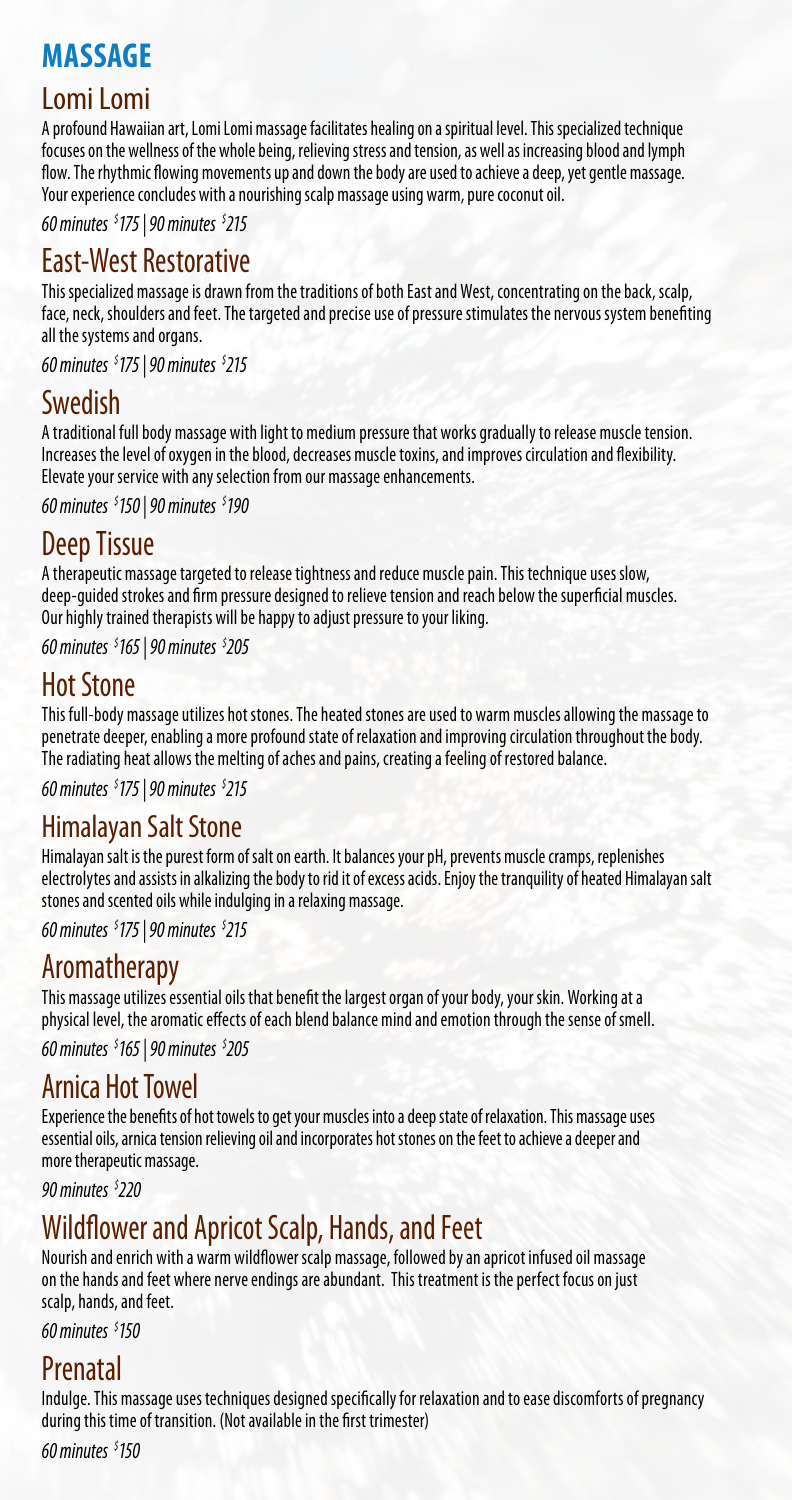# **SKIN CARE | FACIALS**

#### Radiant Papaya

Delight your senses in the intoxicating aroma of fresh papaya during our enzyme brightening facial. The clarifying enzyme masque contains a highly effective combination of papaya's natural fruit enzyme with extracts of mango and pineapple to gently dissolve dead surface impurities allowing nourishing oils of sweet almond and borage seed to penetrate deeply, improving tone and elasticity of the skin. Your skin receives a gentle yet effective exfoliation, and cellular turnover increases with the exotic Neroli mist, leaving skin glowing, radiant and refined.

*60 minutes \$160 | 90 minutes \$200*

# Pore Purifying

A complete deep cleansing facial designed to improve the appearance of problematic skin. This specially selected natural organic formulated facial is rich in antioxidants, calms, purifies, detoxifies and combats breakouts. Skin feels visibly smooth, refreshed and hydrated.

*60 minutes \$ 155 | 90 minutes \$ 195*

# Q10 Oxygen

Perfect for tired, sensitive or dry skin, this scientifically advanced treatment features the super-antioxidant and essential nutrient Coenzyme Q10, proven to minimize wrinkles and help prevent photo aging of the skin. Q10 is a medical-grade oxygen carrier which diffuses and delivers oxygen into the skin improves brightness and clarity, all while increasing the skin's natural barrier function. A truly reparative and age defying treatment.

*60 minutes \$ 180 | 90 minutes \$ 220*

## Rejuvenating Microcurrent

For a radiant healthy glow, our most complete facial helps reduce the appearance of fine lines, wrinkles, discoloration, loss of elasticity as well as clearing out pores and refining skin. Biodynamic skincare nourishes the skin while soft wave microcurrent technology works to improve facial contours and tightening.

*90 minutes \$ 220*

# Collagen Boosting

Stimulate collagen production, plump and diminish the appearance of fine lines with organic potent plant peptides and botanicals. Skin is infused with essential vitamins and minerals that replenish moisture, elasticity, balance, as well as noticeably improved tone and texture.

*60 minutes \$ 160 | 90 minutes \$ 200*

#### Restore and Repair

A fruit-rich cocktail full of antioxidant vitamins creates the perfect solution for fatigued skin. A refreshing fruit exfoliate dissolves lifeless cells; an energizing mask visibly awakens and tones all skin types, leaving the skin looking smooth and vibrant. This well-balanced facial delivers a potent boost of moisture, visibly restoring and repairing skin.

*60 minutes \$ 160 | 90 minutes \$ 200*

# Simply Clean

Nourish and refresh your skin. This facial is a simple and a relaxing way to improve and maintain your skin's overall appearance. Your skin is cleansed, exfoliated, massaged and nourished with a masque. Complete with moisturizer and eye cream.

*60 minutes \$ 150*

## **FACIAL ENHANCEMENTS** *Add to any facial*

*Eye or Lip Collagen \$ 20 • Face and Neck Collagen \$ 35 • Firming Peel-off Mask \$ 20 Brow Wax \$ 20 • Lip Wax \$ 20*

#### **MASSAGE ENHANCEMENTS** *Add to any massage*

*Aromatherapy \$ 15 • Biofreeze \$ 15 • Coconut Oil \$ 15 • Coconut Oil Scalp Treatment \$ 25 Dry Brushing \$ 25 • Arnica \$ 15 • Wildflower Scalp Treatment \$ 25 • CBD \$ 50*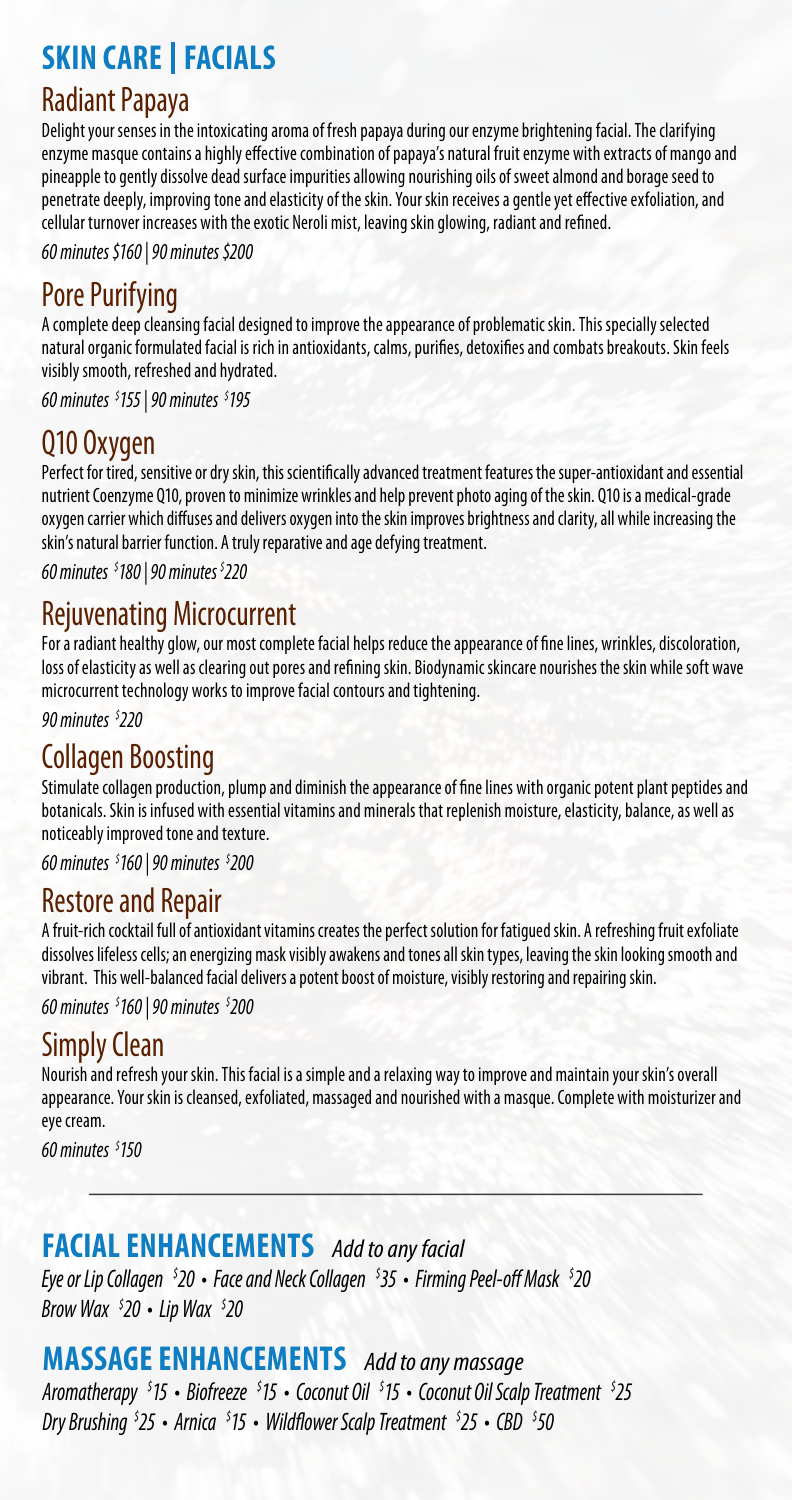# **WELLNESS RITUALS**

Indulge in our Wellness focused rituals specifically crafted to bring balance to body, mind and spirit.

# Shirodhara

This mind-opening treatment promotes a light state of meditation as a fine stream of warm herb infused oil cascades over the forehead. Feel deep relaxation as the warm oils nourish your hair and scalp. The experience will take you on a journey deep within. A steam shower ends this wonderful treatment.

*60 minutes \$ 170*

# Pantai Luar Body Experience

An Eastern Asian inspired body treatment that improves the look, tone, clarity and texture of skin via rapid cellular rejuvenation. Heated sachets filled with the world's finest quality herbs, coconut and limes exude a warm and exotic fragrance throughout your experience. The appearance of the skin improves immediately as nutrients and essential oils are manipulated deep into the skin.

*80 minutes \$ 220*

# Jacojupayan Opulence (*Ja-co-ju-pie-an*)

This full body treatment utilizes the power of enzymes and unique techniques to restore the body and revitalize the skin. A focused foot massage using warm stones will balance the body and help release stress. Exfoliating gloves and warm towels are used to remove the enzymes, followed by a relaxing full body massage using a nourishing shea butter infused with citrus essential oil.

*90 minutes \$ 230*

# Exfoliate, Soak and Massage

Your treatment starts with an exfoliation using an exfoliating mitt to increase circulation. We then apply a de-stressing blend of rosemary, black pepper, lavender and ginger essential oils to the body. Next, step into a warm bath and soak away your worries. De-stress muscle gel is applied to aching muscles giving them the extra love they need. We end the treatment with a 60 minute massage using an oil blend to help support healthy circulation and revive tired, overworked muscles, as well as nourish the skin. Your aching muscles will appreciate the TLC.

*120 minutes \$ 275*

# **THE RASUL CEREMONIAL CHAMBER**

This luxurious body treatment is reminiscent of the ancient Arabian cleansing rituals of royalty. This private, extravagant experience takes place in a temple under the twinkling light of the stars and concludes with a tropical rain shower. The Rasul Ceremony may be experienced solo or with a partner.

# Terra Sigillata Rasul Ceremony

You artfully apply six healing muds, harvested from around the world while the chamber fills gently with herbal steam. Feel the detoxifying properties of each mud as a mask forms while you relax on your heated throne. The ceremony concludes with a refreshing shower and your skin is detoxified and renewed, silky smooth.

*50 minutes \$ 120 (single) | \$ 180 (couple)*

# Bali Paradise Rasul Ceremony

Your ceremony begins with the application of a customized blend of freshly prepared fruits and oils used to create a mask over the body. While in the chamber, aromatic infused steam will enhance your exotic escape, penetrating the fruit enzymes deep into the skin. Your ceremony finishes with a refreshing shower and your skin fresh and aglow.

*50 minutes \$ 120 (single) | \$ 180 (couple)*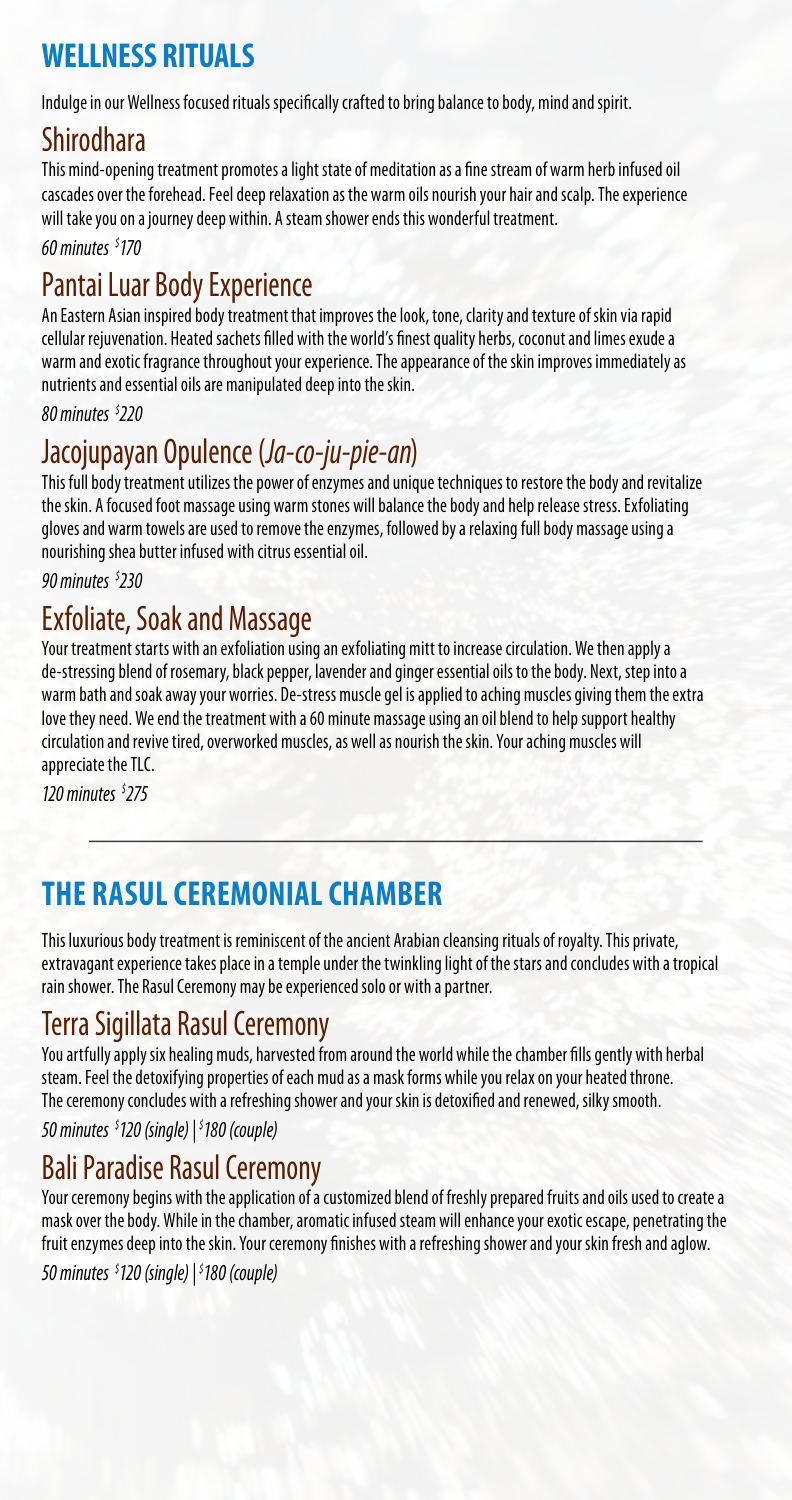# **BODY WRAPS | SCRUBS**

Relax in a heated flotation bed that relieves joint pressure and promotes muscle renewal, as well as healing. Cocooned and submerged, you'll float in a peaceful, almost weightless environment as our exclusive wraps aid your body in the absorption of oils, creams and other products giving you a newfound feeling of wellness. For optimal hydration and results, we recommend enjoying our steam, sauna or water treatments prior to this experience.

# Hydrating Milk and Honey Wrap

Our secret recipe of milk, honey and nourishing oils combine together to create an elegant and indulgent experience. You will be treated to a milk and honey sugar scrub over the entire body to exfoliate dry, dehydrated skin. A warm blend of milk, honey and therapeutic oils regenerates, nourishes and provides a protective treatment for your skin. The finishing touch is an invigorating face and scalp massage while floating weightless in the warmth of our Soft Pack<sup>SM</sup>.

*60 minutes \$ 180 | With 30 Minute Swedish (90 minutes) \$ 230 | 60 Minute Swedish (120 minutes) \$ 290*

# Citron Age-Defying Body Wrap

Visibly lift and firm the look of the skin with this age-defying wrap. Your treatment starts with a dry brush exfoliation to increase circulation and lymph flow, followed by a light application of nourishing body oil. Your body is then drenched with citron massage soufflé, containing lemon juice to tone and restore the skin, jojoba oil to rehydrate and shea butter and avocado oil to repair the appearance of damaged skin. Enjoy a relaxing face and scalp massage while you are wrapped in our heated weightless flotation Soft Pack<sup>SM</sup>.

*60 minutes \$ 180 | With 30 Minute Swedish (90 minutes) \$ 230 | 60 Minute Swedish (120 minutes) \$ 290*

# Restore and Illuminate Body Wrap

Naturally nourish and invigorate your body with a luxurious exfoliation of stone crop, green tea and lemon. A restorative gel containing stone crop, aloe and powerful nutrients is applied to the body to rejuvenate, detoxify and brighten. Enjoy a blissful face and scalp massage and a full body float in our weightless flotation Soft Pack<sup>SM</sup>, releasing tension from your entire body.

*80 minutes \$ 210 | With 30 Minute Swedish (110 minutes) \$ 270*

# Detoxifying Dead Sea Salt Scrub

An invigorating, exfoliating body scrub using the healing powers of salt from the Dead Sea is gently worked into the skin to exfoliate and improve circulation. After a refreshing rinse, enjoy a light moisture application that will leave your skin feeling silky soft and glowing.

*50 minutes \$ 150*

# Hydrating Sugar Polish

Fresh sugarcane crystals are used to exfoliate and gently buff away aging, dehydrated skin cells. This scrub is rich in nourishing oils and leaves a lasting, deep moisture even after being rinsed away. Your skin will feel soft and you will leave polished and revived.

*50 minutes \$ 150*

# **EFFERVESCENCE SPA PEDICURE**

Sit back and enjoy the comfort and privacy of our spa pedicure suite. A luxurious soak in coconut milk nourishes your legs and feet. Your skin is then exfoliated and hydrated with an exotic sugar scrub. A scented paraffin treatment is enjoyed before you are polished, poised and effervescent.

*60 minutes \$ 115*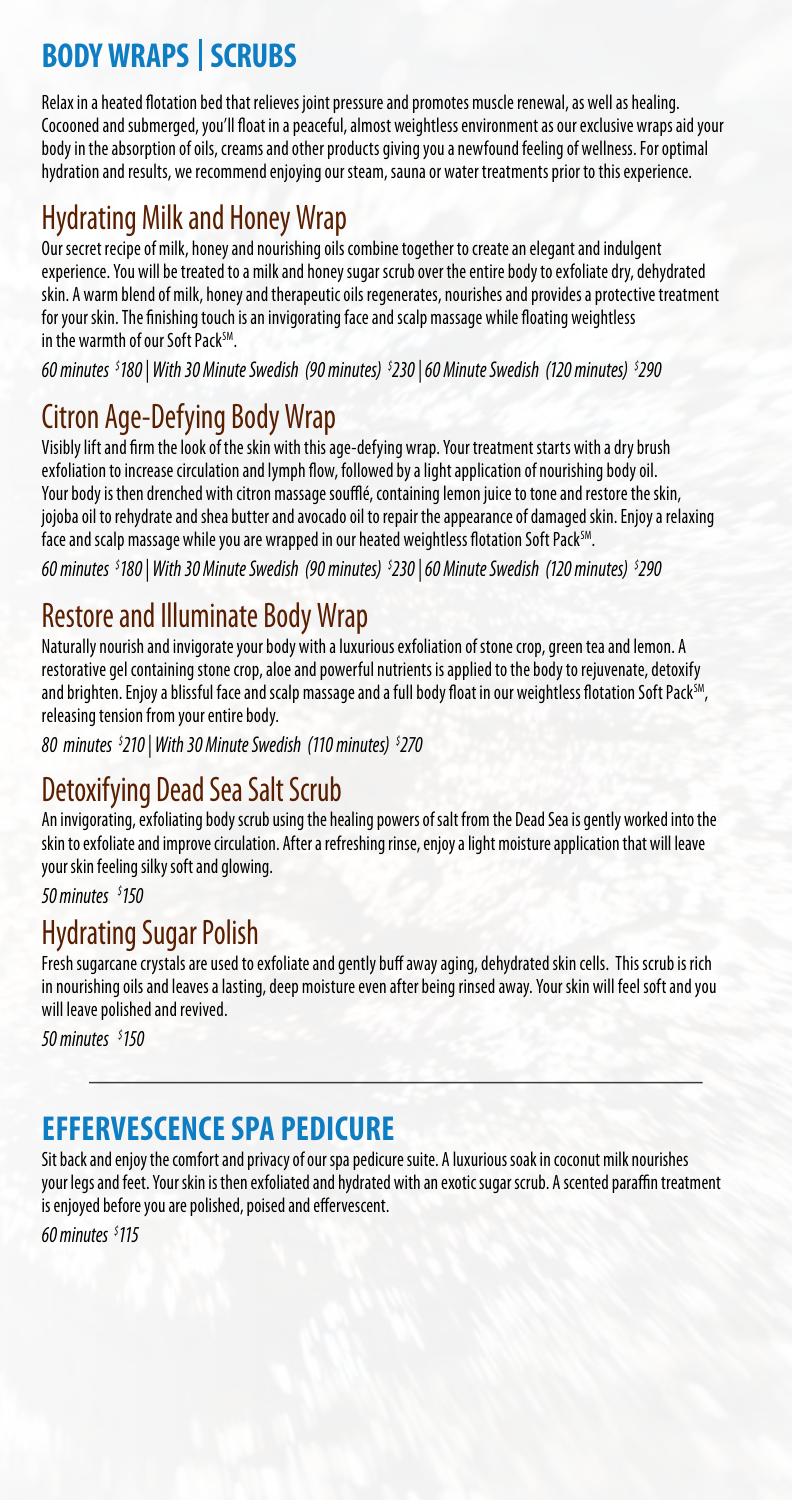# **CBD-INFUSED TREATMENTS**

# Vital Body CBD Massage

This full body massage utilizes an 800mg CBD Balm to help alleviate muscle soreness and inflammation. Your body is nourished, renewed and supported with this high potency blend of hemp-derived CBD and penetrating essential oils. Includes your choice of light, medium or deep massage pressure.

*90 minutes \$ 230*

# Calming CBD Facial

Nourish and calm skin with this anti-inflammatory CBD oil blend, bringing skin back to a healthy balance, diminishing redness and irritation without clogging pores. Utilizing a purifying peel off mask to soothe, smooth and visibly repair. Includes our signature hand and arm massage with 200mg CBD cream for the ultimate relaxation.

*60 minutes \$ 165 | 90 minutes \$ 205*

# Spa CBD Pedicure

Restore, detoxify and heal with a CBD salt soak, followed by expert nail, cuticle and callus care. A salt scrub made with healing CBD oil and CBD salt will give you the best exfoliation for dry, achy feet. CBD body oil is applied to the lower legs and feet followed by warm paraffin wax to ease into the ultimate relaxation. Includes our signature massage with CBD cream, containing a dynamic blend of eight organic herbs that deeply penetrate for intense hydration and renewal. Finished with your choice of a buff or polish.

*60 minutes \$ 130*

# **COUPLES EXPERIENCES**

#### Ultimate Couples Rasul Retreat

Start your spa day with a Bali Rasul, applying blended fresh fruit and luxurious oils to your partner's body. Emerge and slip into the relaxing fragrant waters of a floral bath. This decadent retreat concludes with side-by-side Aromatherapy massages. A journey for the senses.

*160 minutes \$ 625*

## Island Escape for Two

Sugar gently buffs away aging skin cells while nourishing oils protect and reveal healthy skin and a beautiful island glow. Soak away all of your cares in a bath infused with virgin coconut oil before being treated to side-by-side Lomi Lomi massages. A magical, memorable experience.

*110 minutes \$ 625* 

#### Desert Passage

This treatment begins with a luxurious soak in a bath infused with essential oils, followed by side-by-side invigorating Deep Tissue massages. You will then drift into a Simply Clean facial for her and a Gentlemen's facial for him. A Spa Pedicure completes the mini vacation, time together well spent.

*175 minutes \$ 875*

## Infinity Couples Massage

Ease into a coconut milk bath in our Infinity soaking tub for two. Immerse and indulge with side by side 90 minute massages.

*110 minutes \$ 550*

#### Couples Massage

Relax as you receive side-by-side full body massages.

*Swedish 60 minutes \$ 310 | 90 minutes \$ 390 Hot Stone 60 minutes \$ 360 | 90 minutes \$ 440 Deep Tissue 60 minutes \$ 340 | 90 minutes \$ 420*